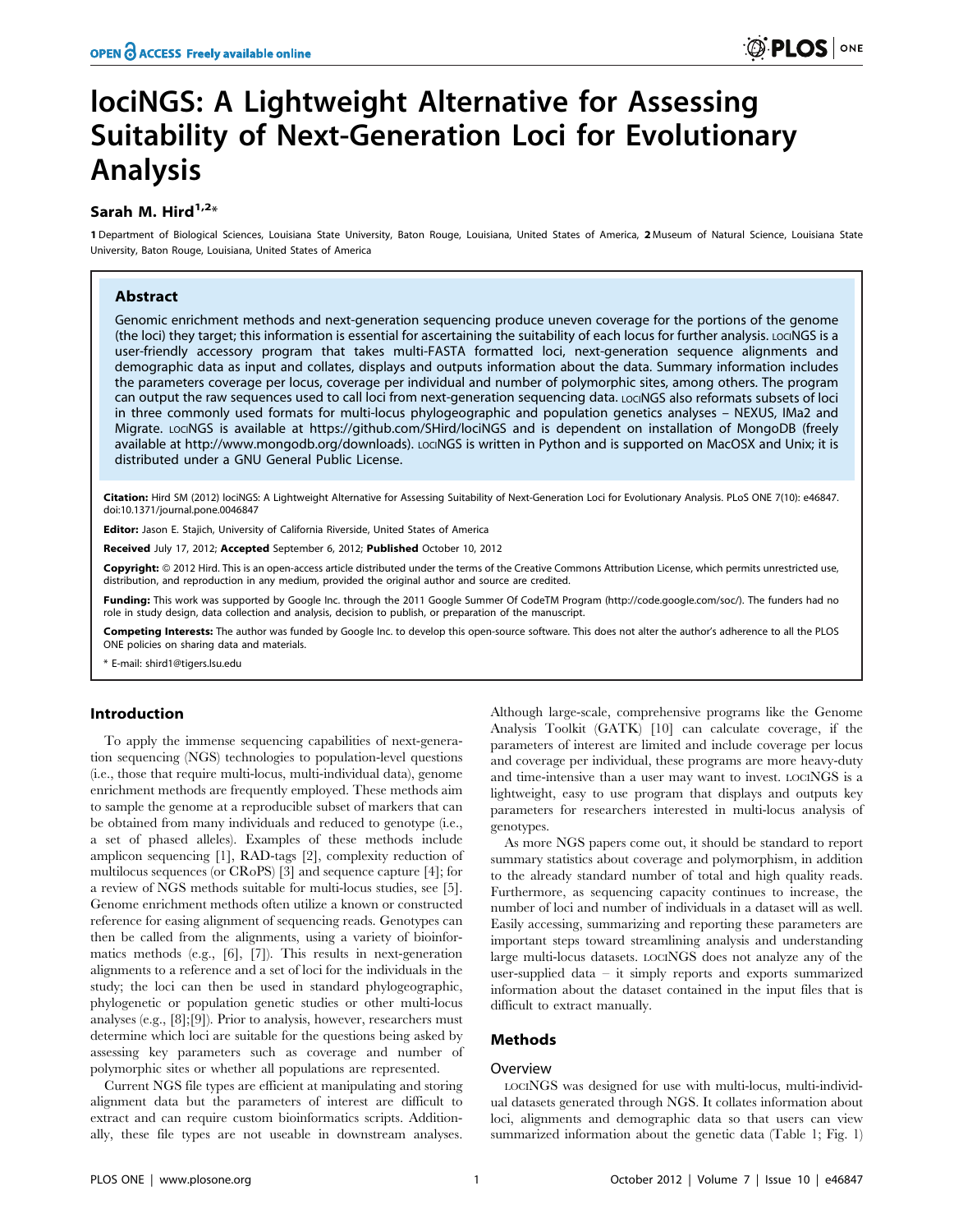Table 1. LociNGS parameters for the summary screen (Sum; Fig. 1a) and the individual screen (Ind; Fig. 1b).

| Screen <sup>a</sup> | <b>Parameter</b> <sup>b</sup> | From <sup>c</sup> | ", d   | <b>Definition</b>                                                 |
|---------------------|-------------------------------|-------------------|--------|-------------------------------------------------------------------|
| Sum                 | Individual                    | Demo              |        | The individual's name                                             |
| Sum                 | Population                    | Demo              |        | The individual's population of origin                             |
| Sum                 | numLoci                       | Align             | $\ast$ | The number of loci called for each individual                     |
| Sum                 | totalReads                    | Align             |        | Total number of reads sequenced in each individual                |
| Sum                 | usedReads                     | Align             |        | Total number of reads used for calling loci in this<br>individual |
| Sum                 | percentUsed                   | LOCINGS           |        | UsedReads/TotalReads                                              |
| l Ind               | LocusName                     | Loci              |        | The name of the locus                                             |
| Ind                 | Length                        | Loci              |        | Number of bases in the locus                                      |
| Ind                 | <b>SNPs</b>                   | Loci              |        | Number of polymorphic sites                                       |
| l Ind               | Number Inds                   | Loci              |        | Number of individuals called for this locus                       |
| Ind                 | Coverage_This_Ind             | Align             | $***$  | Coverage for this locus in this individual                        |
| Ind                 | Coverage_Total                | Align             | $***$  | Total coverage across individuals for this locus                  |
| Ind                 | Coverage_Used                 | Align             | $***$  | Total coverage for all individuals used in final locus            |

<sup>a</sup>Which screen the data are displayed on, the summary or the locus screen.

<sup>b</sup>Column header displayed in program; see Figure 1.

Which input file the data are derived from, demographic data (demo), SAM/BAM alignments (Align), multi-FASTA locus files (loci) or calculated by LOCINGS.<br><sup>d\*</sup> indicates this column's data serve as a button to pull up locus

 $d*$  indicates this column's data serve as a button to pull up locus screen; \*\*indicates this column's data serves as a button to print the corresponding reads to a multi-FASTA file.

doi:10.1371/journal.pone.0046847.t001

on the same screen as taxonomic and field data (e.g., subspecies, sampling locality, gender, etc.). In this way, one may assess the suitability of the data for further analysis.

The program has two types of display screens, both in table format. The ''summary screen'' contains demographic data, number of loci per individual (numLoci), total number of reads sequenced, number of reads used (along with the percentage of total). The numLoci data serve as buttons that open the corresponding ''individual screen''. This screen displays specific information about all the loci found in an individual, including length of the locus, number of polymorphic sites, number of individuals sequenced for that locus and coverage (for the individual, for all individuals, and for only the individuals with high enough coverage to be called). Each of the coverage categories serves as buttons that print the corresponding raw data in multi-FASTA format.

#### Program Input

LOCINGS takes three categories of input: NGS alignment files, locus files (Fig. 2) and a demographic data file. When using genomic enrichment methods (or genome assembly methods), an alignment of the raw sequencing reads to a reference genome is often constructed using clustering or alignment programs (e.g., Geneious [11], Galaxy [12], Velvet [13], etc.). One common format for these alignments is SAM (Sequence Alignment/Map [14]) format or its binary version, BAM. These alignments contain a lot of information about the sequences and are LOCINGS's source for many of the coverage and sequence data parameters (see Table 1). For input to the program, the alignment files need to be in sorted, indexed BAM format; the program SAMTOOLS [14] can be used to convert SAM to BAM, sort and index the reads, if necessary.

Many traditional evolutionary analyses require individual loci that contain phased, homologous alleles for the individuals in the dataset. To get from alignments to loci, genotype-calling software is required (e.g. PRGMATIC [6], STACKS [7], GATK [10,15], etc.). The loci are analogous to traditional Sanger sequencing loci and should be in multi-FASTA format. The locus files are the source for the SNP parameter as well as the locus names and length (see Table 1).

Finally, a demographic text file is required that, at a minimum, assigns each individual to a population; designating populations is frequently important in population level questions and is required because the output formats are capable of outputting a subset of populations or individuals. However, if this information is unknown or the user does not need the IMa2 or migrate output options, population can be set to something meaningless and the program will function properly.

#### Program Output

LOCINGS outputs several different types of data. First, a table of all the information displayed to the user may be printed as a tabdelimited text file. This can then be edited with a spreadsheet or text-editing program to calculate averages, construct graphics, sort the data, etc.

Second, the raw sequences that were used to call a locus may be exported for an individual, for all individuals or just the individuals that were used in the final dataset; this information is contained in the alignment files but difficult to extract manually. These data are FASTA formatted.

Third, users may reformat a subset of populations or individuals into NEXUS [16], IMa2 [17] or Migrate [18] formats. These three formats are highly specific and are used in population genetics programs that can analyze large, multi-locus datasets. In addition, these formats can be rather time consuming to produce by hand or require custom scripts to produce for more than a few loci. LOCINGS automates and combines the selection of loci and the construction of the appropriate input files. Under the export menu of the program, users select either populations or individuals they would like to include in the output of these formats; LOCINGS then searches all the loci that contain at least one individual from the populations selected or all individuals selected.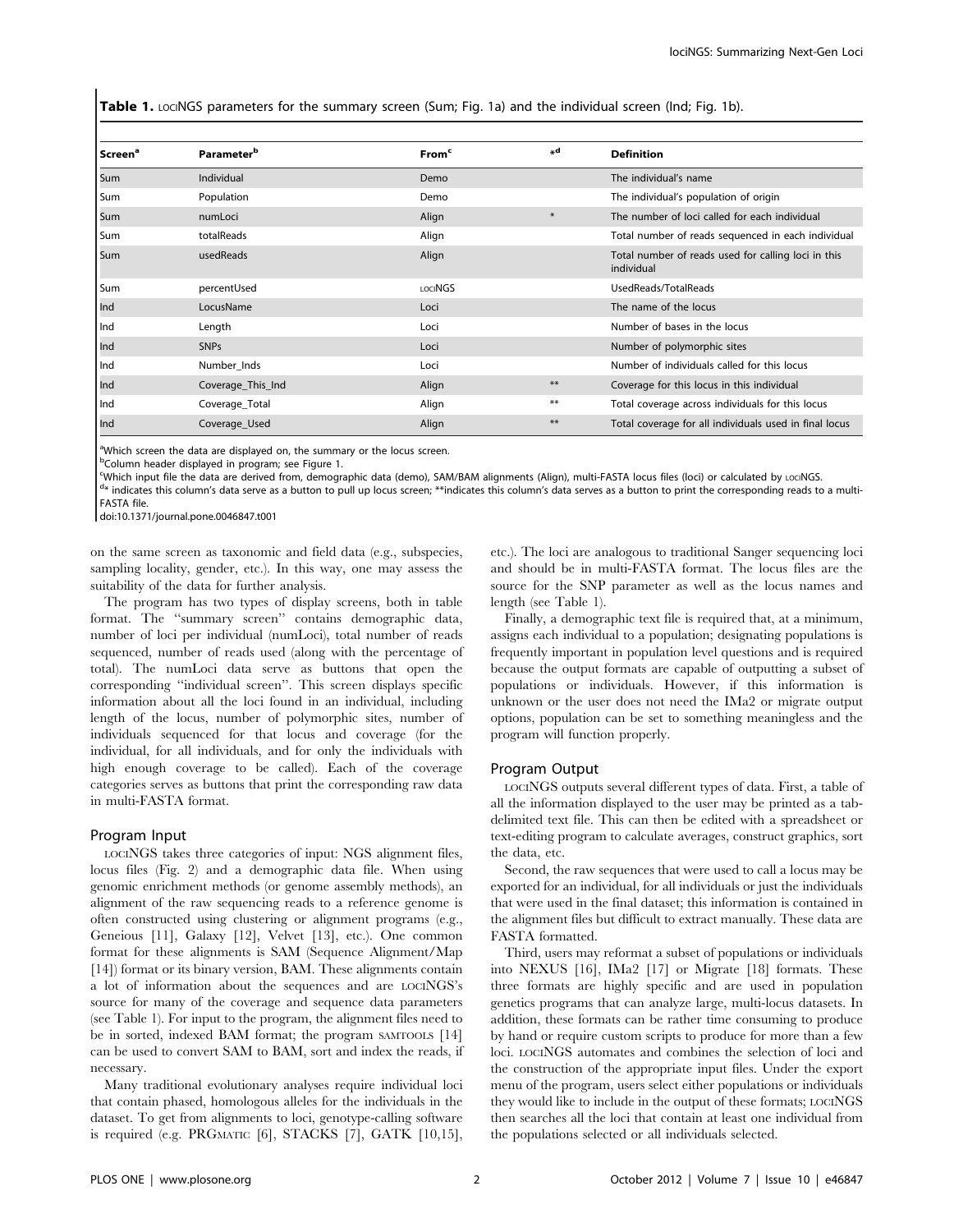| A |            |                  |         | lociNGS    |           |             |  |
|---|------------|------------------|---------|------------|-----------|-------------|--|
|   | Individual | Population       | numLoci | totalReads | usedReads | percentUsed |  |
|   | <b>R01</b> | POP <sub>1</sub> | 165     | 7261       | 2756      | 37          |  |
|   | <b>R02</b> | POP <sub>1</sub> | 45      | 4307       | 1335      | 30          |  |
|   | <b>R03</b> | POP <sub>1</sub> | 56      | 4129       | 1462      | 35          |  |
|   | <b>R04</b> | POP <sub>1</sub> | 151     | 7447       | 2582      | 34          |  |
|   | R11        | POP <sub>2</sub> | 263     | 10861      | 3828      | 35          |  |
|   | R12        | POP <sub>2</sub> | 210     | 7845       | 3122      | 39          |  |
|   | R13        | POP <sub>2</sub> | 437     | 14481      | 5807      | 40          |  |
|   | R14        | POP <sub>2</sub> | 257     | 9525       | 3443      | 36          |  |
|   |            |                  |         |            |           |             |  |

B

| $\cap$        |        |              |                   | R03         |                |                   |
|---------------|--------|--------------|-------------------|-------------|----------------|-------------------|
| Locus Name    | Length | SNPs         | Coverage_This_Ind | Number_Inds | Coverage_Total | Coverage_Used     |
| maleyData_118 | 333    | 5            | 8.0               | 5           | 71.0           | 64.0              |
| maleyData_124 | 290    | 0            | 6.0               | 4           | 38.1           | 32.1              |
| maleyData_125 | 322    | 3            | 8.0               | 7           | 143.9          | 139.0             |
| maleyData_134 | 367    | 9            | 8.0               | 6           | 71.1           | 61.1              |
| maleyData_140 | 298    | 1            | 6.0               | 4           | 55.0           | 41.0              |
| maleyData_141 | 341    | 0            | 10.0              | 4           | 42.0           | 32.0              |
| maleyData_142 | 320    | 7            | 8.0               | 6           | 64.6           | 59.59999999999994 |
| maleyData_143 | 294    | 4            | 8.0               | 5           | 60.0           | 54.0              |
| maleyData_144 | 302    | 6            | 9.0               | 6           | 88.0           | 79.0              |
| maleyData_145 | 354    | $\mathbf{1}$ | 6.0               | 4           | 45.0           | 35.0              |
| maleyData_146 | 316    | 4            | 8.0               | 4           | 45.0           | 33.0              |
| maleyData_151 | 338    | $\mathbf{1}$ | 6.0               | 4           | 42.0           | 28.0              |
| maleyData_152 | 335    | 4            | 8.0               | 5           | 62.0           | 52.0              |
| maleyData_154 | 364    | 1            | 9.0               | 3           | 41.0           | 27.0              |
| maleyData_157 | 338    | 0            | 8.0               | 2           | 30.0           | 17.0              |
| maleyData_159 | 302    | 4            | 9.0               | 3           | 46.0           | v<br>30.0         |

Figure 1. Screen shots of LociNGS. Data include 8 individuals (rails); summarized data for the whole dataset shown in the summary screen (A) and one example of an individual (R03) screen shows parameters associated with individuals (B). Details of the column headings are in Table 1. doi:10.1371/journal.pone.0046847.g001

The location of all exported files is logged to the screen and each has a unique file name.

#### Test Data

There is a small test dataset provided with the LOCINGS distribution. This dataset includes four individuals at five loci. A copy of the exact parameter values displayed by LOCINGS with the test data is included as supplemental material (Table S1).

#### Program Implementation

LOCINGS is written in Python for a Unix-based system (e.g., MacOSX). It requires MongoDB as a separately installed program. LOCINGS uses the Tkinter class of Python for a userfriendly graphical user interface. A modified version of seqlite (available: http://www.mbari.org/staff/haddock/scripts/) calls polymorphic sites from the aligned locus files; this tool works by simply counting the variable sites in an aligned FASTA file. The BAM files are not considered in the number of SNPs. The User Manual is included as a Supplementary File (Document S1).

# An Example: Using LociNGS in Phylogeography

For many evolutionary analyses, a phased set of alleles is required as input; many NGS molecular and computational methods are now capable of producing such datasets. For example, McCormack et al. [8] generated restriction-digested fragments sequenced on a Roche 454 platform for two species of rails (Rallus longirostris and R. elegans) to identify fixed genetic differences in a bird hybrid zone; in this section I walk through a subset of their dataset that contains 4 individuals from each species (R. longirostris = R01, R02, R03, R04; R. elegans = R11, R12, R13, R14). The data was quality controlled and analyzed with PRGMATIC [6], then loaded in to LOCINGS. The summary screen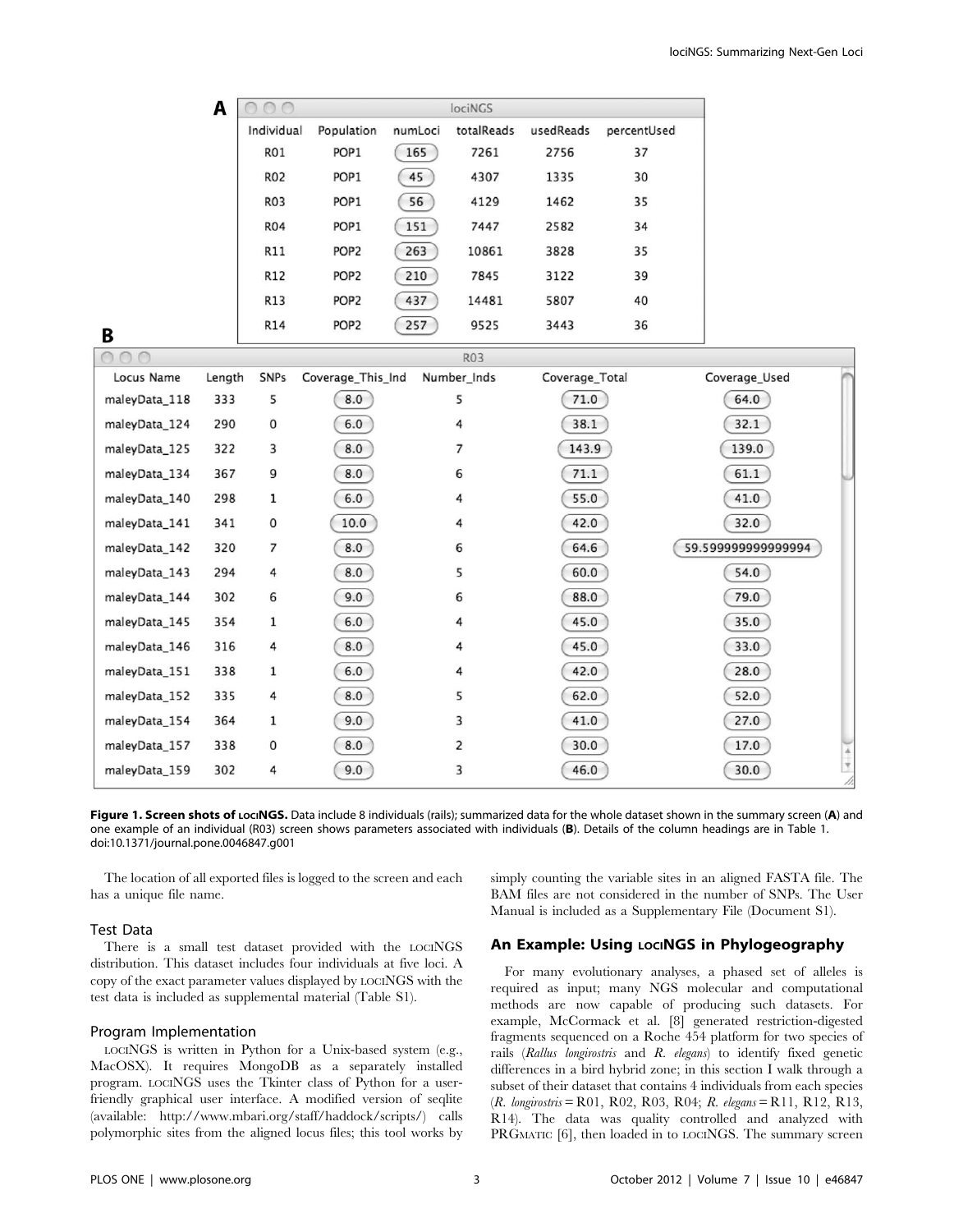

Figure 2. How the data are generated, where the parameters come from and example data. (A) Letters represent individuals and lines represent sequences; there are four individuals and two loci. Raw data from the sequencer is put through an alignment or clustering program to collect reads into alignments. From each alignment file, LOCINGS reports totalReads, usedReads, percent reads used (percentUsed), Coverage\_This\_Ind, Coverage\_Total and Coverage\_Used; LociNGS will also export the data underlying the coverage parameters in FASTA format. Genotypecalling software will reduce sequence reads to loci (phased alleles). LociNGS uses these loci to report SNPs, Number\_Inds, numLoci and Length; the program can reformat the loci into IMa2, NEXUS or Migrate formats. For further explanation of the parameters, see Table 1. (B) The parameter values for the two loci (LOCUS\_101 and LOCUS\_102) in this example. (C) The parameter values for the four individuals (A,B,C,D) in this example. doi:10.1371/journal.pone.0046847.g002

(Fig. 1a), which can be exported as a tab-delimited text file, informs the user of how efficient the method was, in terms of how many reads were aligned to the reference genome compared to total number of reads (Fig. 3). It also displays the total number of loci that each individual belongs to; these data functions as a button that opens the individual screen for the given individual (Fig. 1b).

The individual screen contains detailed information about each of the loci with links to the raw data that make up each locus (Fig. 1b). Exporting this data as a tab-delimited text file allows the user to determine the distributions of polymorphic sites (Fig. 4a), number of individuals (Fig. 4b) and coverage per individual (Fig. 4c) across all loci. One can also assess how well each individual performed, by calculating average coverage. One may use this information to decide which individuals are worth resequencing with custom primers (to fill in their data matrix) or how to prune their dataset to the most complete or informative loci.

If a particular locus has more polymorphic sites than one might expect by the processes of natural selection or drift, the user can output the sequence reads that compose the raw data to investigate underlying copy number. With the raw read data, an alignment and phylogenetic tree can be estimated from either a single locus for one individual or all the reads underlying a single locus from all individuals (Fig. 5), but analysis of the raw reads is up to the user. For these data, I used Muscle [19] for alignment (using all defaults) and Geneious [11] to construct a neighbor-joining tree (using an HKY model of genetic distance and no outgroup). An analysis like this is very quick and although more sophisticated phylogenetic algorithms exist, for the purposes of assessing number of clades, these methods worked well. Once a tree has been constructed, if there are two (or fewer) major clades for each individual, it is likely that the sequences derive from a single diploid locus (Fig. 5a). However, if there are more clades than the ploidy of the organism allows, there may be multiple genomic sources of the data (Fig. 5b). One can also assess paralogy in the reads from all individuals at a locus: if all the reads from each individual belong to two or fewer clades, the locus is likely single copy (Fig. 5c). However, if one or more individuals belong to multiple clades, the underlying copy number may not be one (Fig. 5d).

Finally, LOCINGS will export the data in three formats for input to evolutionary analysis programs. Users select exportation of either individuals or populations. The program searches for all loci that contain at least one individual from each of the selected categories. In other words – if all individuals are selected, only the loci that contain all individuals will be reformatted and printed. If



Figure 3. Number of reads per individual. Black portion of bars represents reads aligned to the reference; red portion accounts for unused reads. Percentage of reads used is shown in white text. doi:10.1371/journal.pone.0046847.g003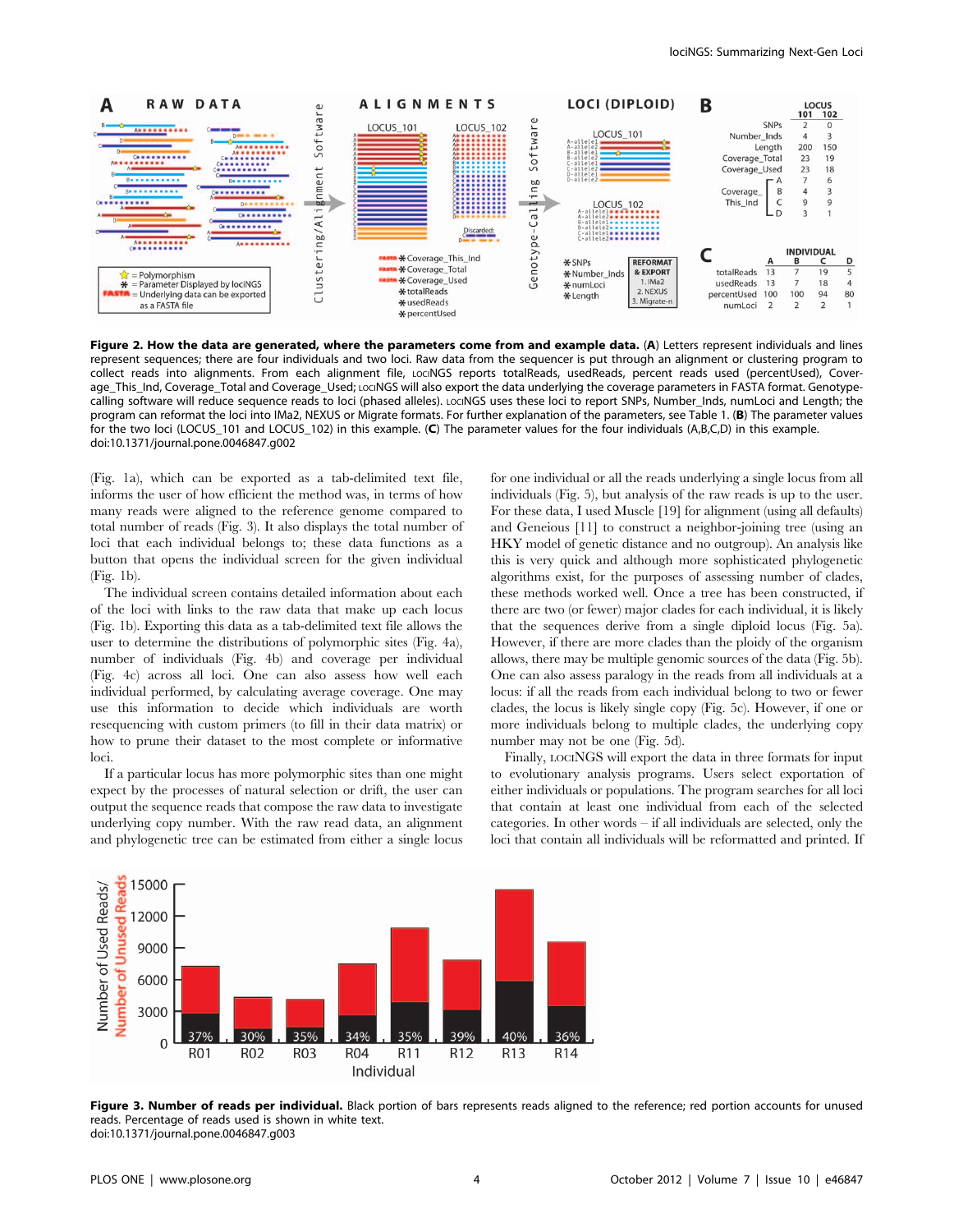

Figure 4. Summary histograms of important parameters in the rail dataset. Number of polymorphic sites (A), individuals present in each locus (B), individual coverage on a per locus basis (C). Note the scale of the dependent axis changes on (A) and (C). doi:10.1371/journal.pone.0046847.g004

all populations are selected, only the loci that contain at least one individual from each population will be reformatted and printed.

Altogether, these simple functions provide the user with an overall sense of how their method and data perform at a basic level.

# Conclusions

With the ever-increasing amount of data that is gathered with NGS, it is important to assess the suitability of the reads for further analysis. LOCINGS provides a simple and quick way to determine which loci and which individuals have enough coverage and polymorphism to use in evolutionary analysis. Furthermore, the program automatically converts suitable loci to several file formats that are common in evolutionary analysis and time consuming when done by hand. Small, easy to use programs designed for a specific task allow researchers to customize their workflow and minimize or eliminate the learning curve for complex programs.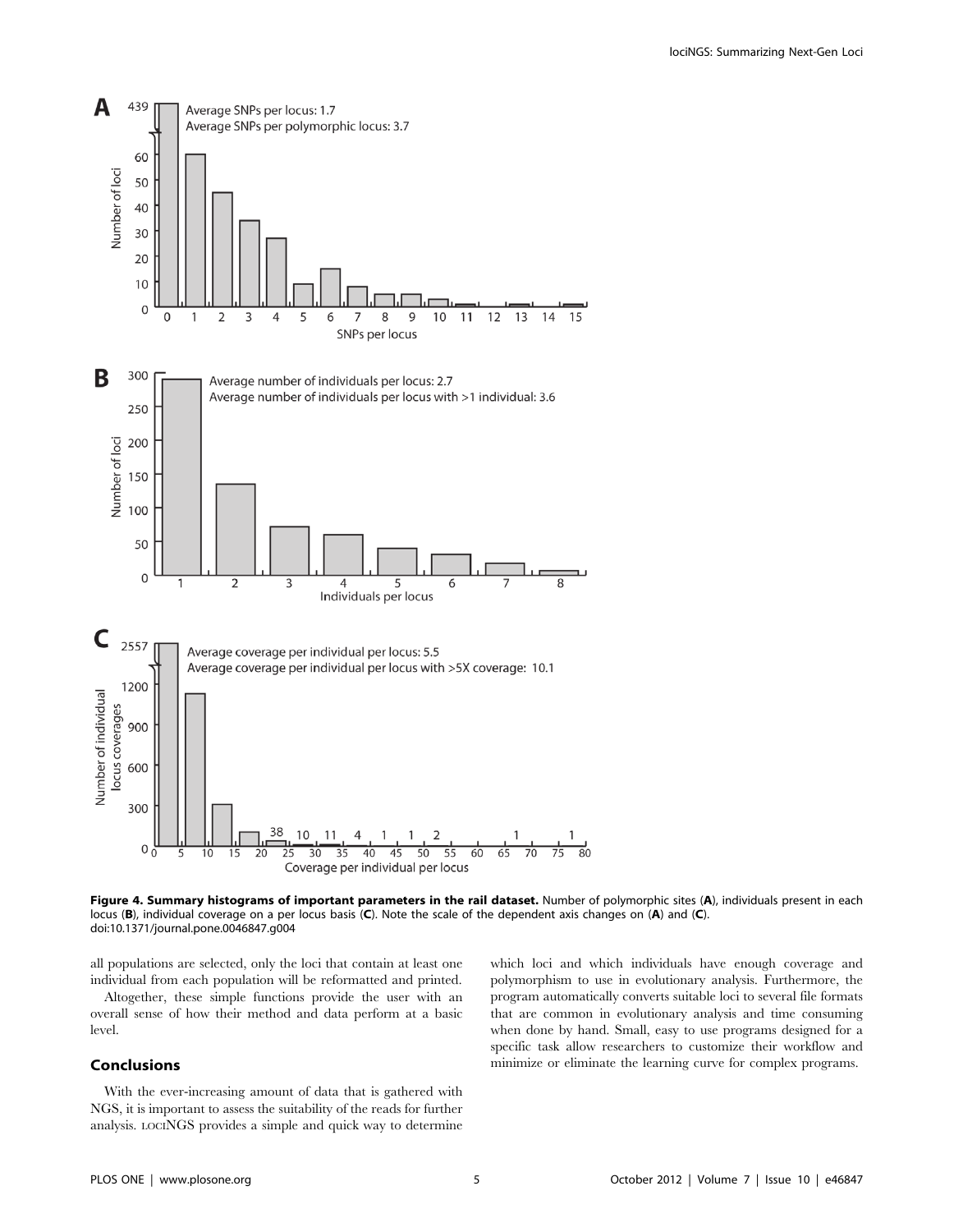

Figure 5. Neighbor-joining trees of aligned reads (reads output from the program) to help assess copy number. Shown are reads from one individual  $(A, B)$  and all the reads for a locus  $(C, D)$ . Both  $(A)$  and  $(C)$  imply single copy loci; in  $(A)$  there are only two major clades and in  $(C)$  the reads for each individual, as shown by the different colors, belong to two clades at the most. Both (B) and (D) indicate potential multi-copy loci; in (B), there are greater than two clades and in (D) the reads for each individual, as shown by the different colors, are frequently distributed across greater than two clades.

doi:10.1371/journal.pone.0046847.g005

# Supporting Information

Table S1 Expected results from test data included with lociNGS. The exact results that the program should output if the test data is input into the program. (PDF)

Document S1 README file for lociNGS. The README file contains detailed information about installation, input options, output options and troubleshooting. (TXT)

## Acknowledgments

My appreciation goes to JM Brown and BA Chapman for mentorship and coding help on this project; additional appreciation to Google Summer of CodeTM and National Evolutionary Synthesis Center (NESCent) for sponsoring this project and offering guidance, particularly H Lapp, KA Cranston, T Vision and C Smith. JM Maley was a helpful beta tester. Thank you to TA Pelletier, JM Brown, J Stajich and four anonymous reviewers for insightful comments on various versions of this manuscript; JM Maley, JE McCormack and RT Brumfield graciously supplied the rail dataset.

### Author Contributions

Conceived and designed the experiments: SMH. Performed the experiments: SMH. Analyzed the data: SMH. Contributed reagents/materials/ analysis tools: SMH. Wrote the paper: SMH.